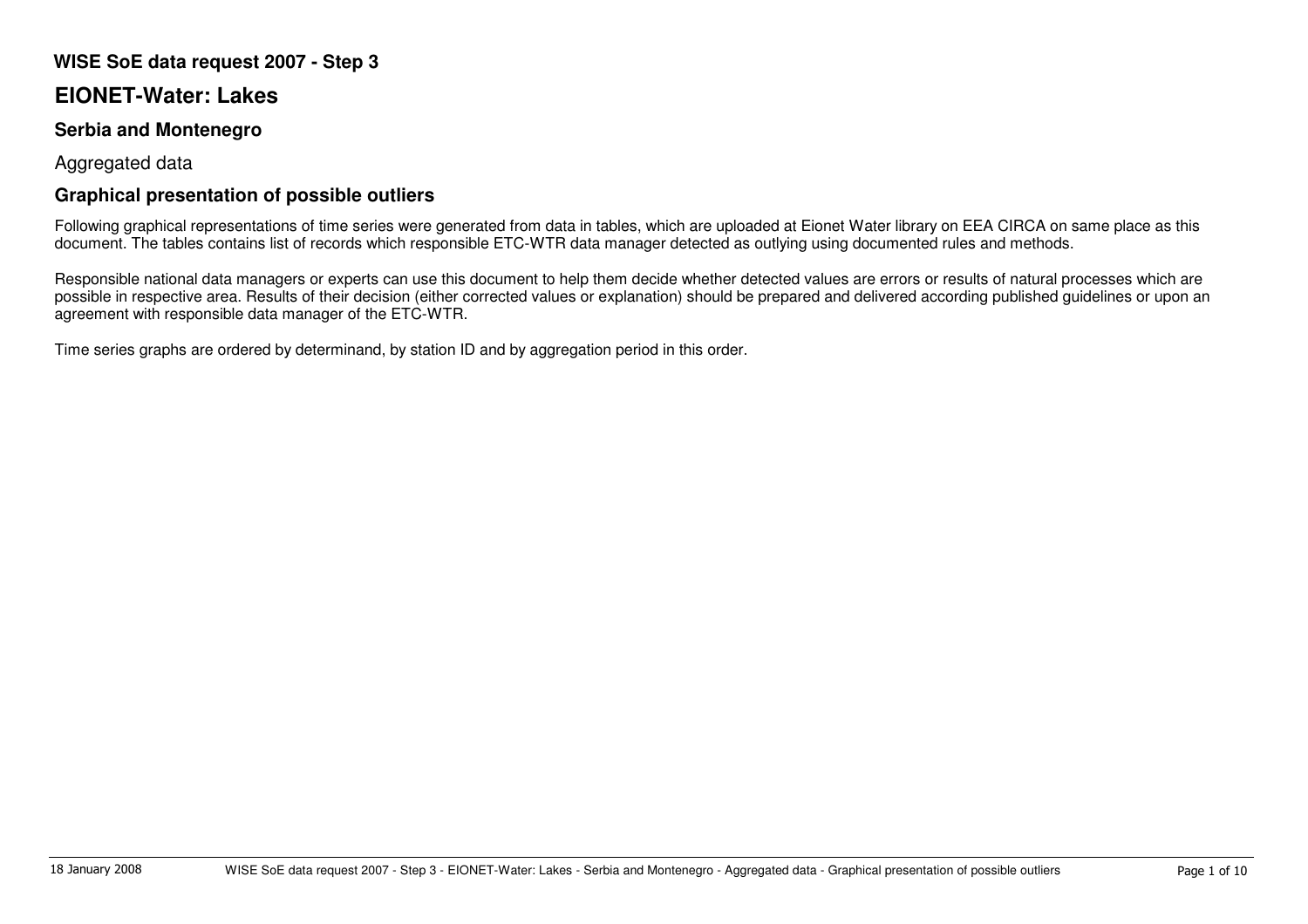| Determinand:<br>BOD <sub>5</sub><br>WaterbaseID:<br>CS_LK_6101B<br>AggregationPeriod:<br>Annual |                 | Outlier values ([Year, Unit]: Mean):<br>[2004, mg/l O2]: 26.2 |
|-------------------------------------------------------------------------------------------------|-----------------|---------------------------------------------------------------|
|                                                                                                 |                 |                                                               |
|                                                                                                 |                 | - - - - AVERAGE - A - Mean O Outlier                          |
| $30\,$                                                                                          |                 |                                                               |
| $25\,$                                                                                          |                 | $\bigcirc$                                                    |
|                                                                                                 |                 |                                                               |
| $20\,$                                                                                          |                 |                                                               |
| VALUE<br>15                                                                                     |                 |                                                               |
|                                                                                                 |                 |                                                               |
| $10$                                                                                            |                 |                                                               |
|                                                                                                 | $5\phantom{.0}$ |                                                               |
|                                                                                                 |                 |                                                               |
|                                                                                                 | $\pmb{0}$       | 2004                                                          |
|                                                                                                 |                 | <b>TIME</b>                                                   |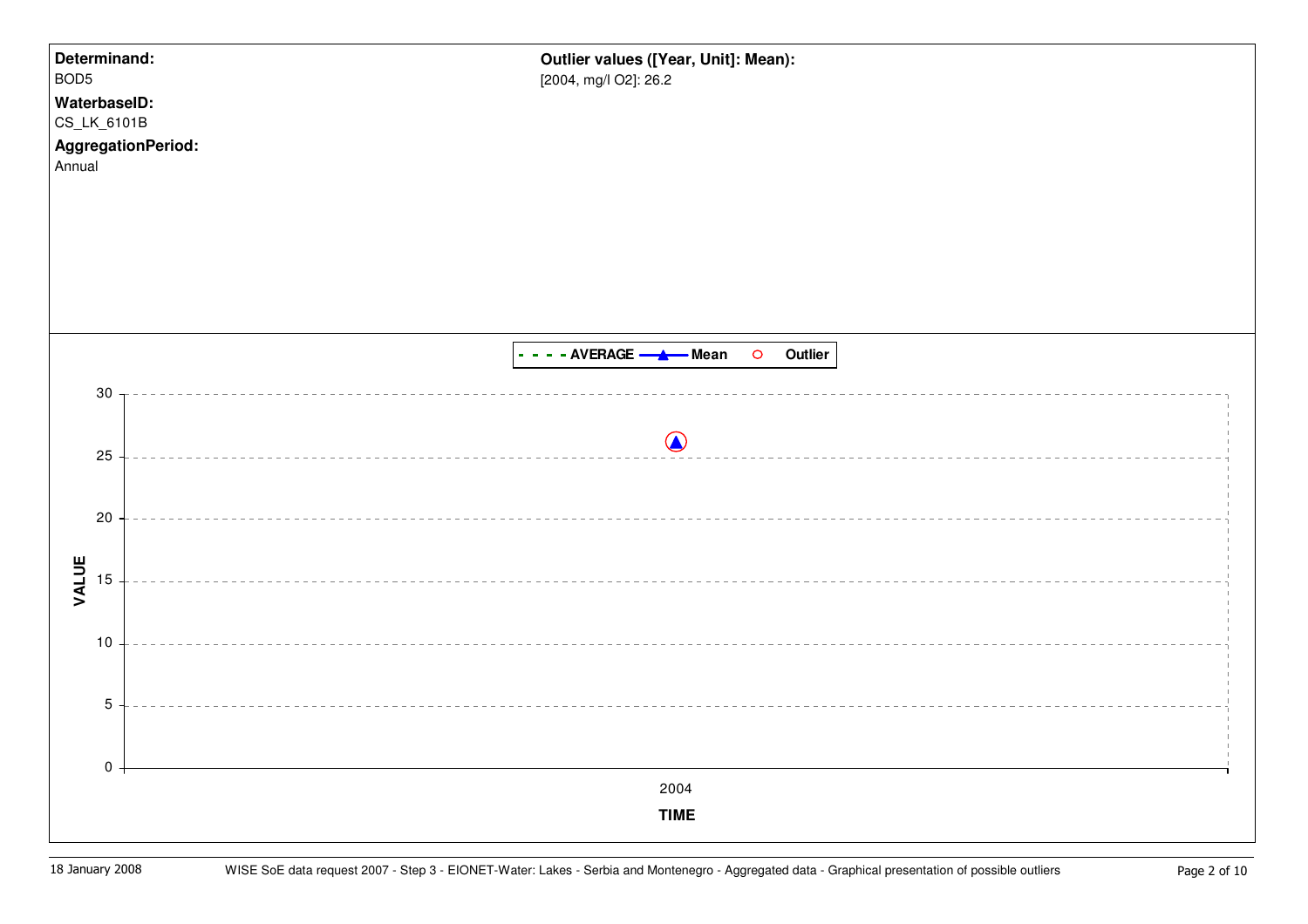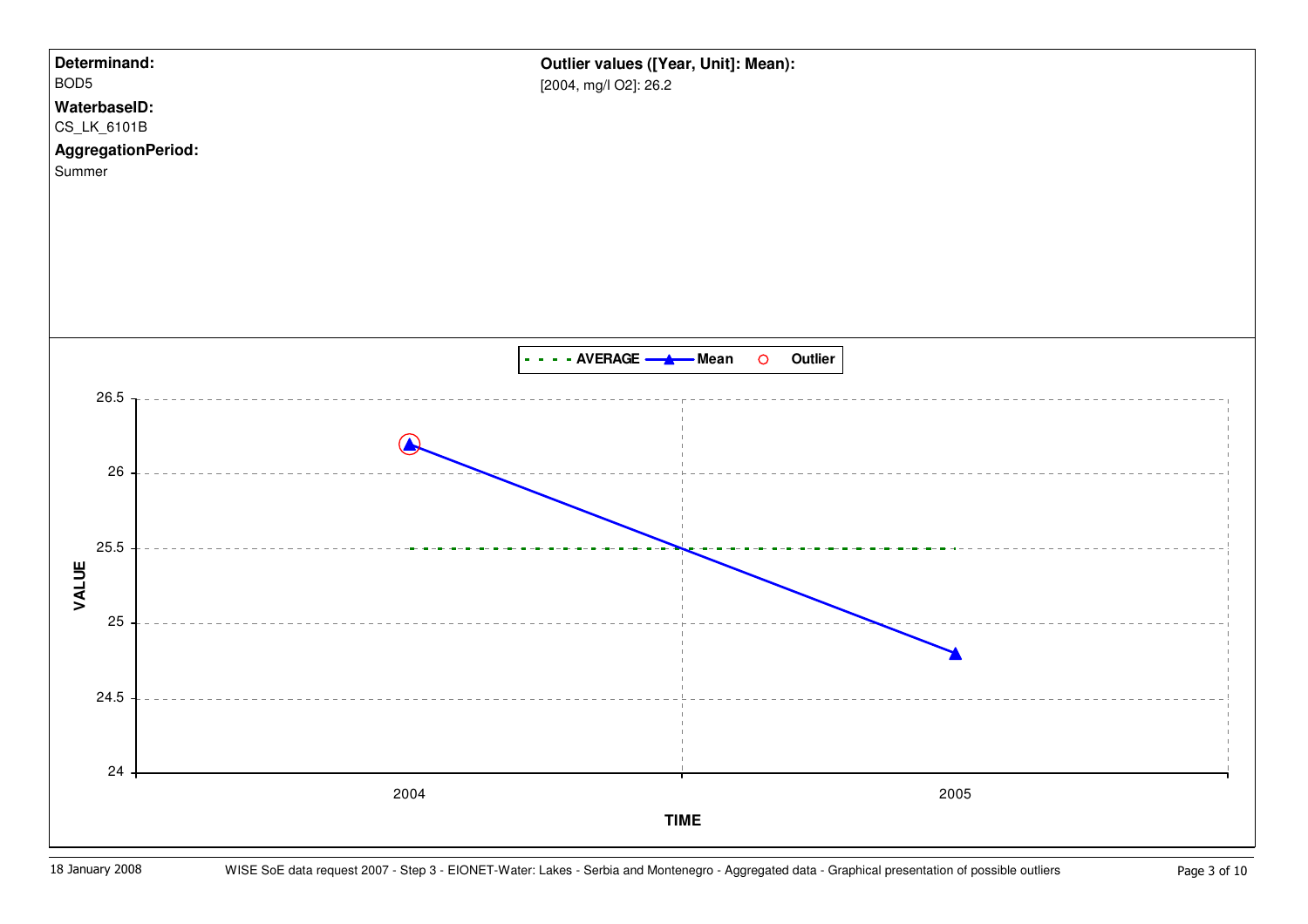| Determinand:<br>BOD <sub>5</sub><br>WaterbaseID:<br>CS_LK_6102B<br>Annual | Outlier values ([Year, Unit]: Mean):<br>[2004, mg/l O2]: 58.9<br>AggregationPeriod: |  |
|---------------------------------------------------------------------------|-------------------------------------------------------------------------------------|--|
|                                                                           | - - - - AVERAGE - A Mean<br>O Outlier                                               |  |
| $70\,$<br>60                                                              | $\bigcirc$                                                                          |  |
| 50<br>40<br>VALUE<br>30                                                   |                                                                                     |  |
| 20<br>$10$                                                                |                                                                                     |  |
| $\pmb{0}$                                                                 | 2004<br><b>TIME</b>                                                                 |  |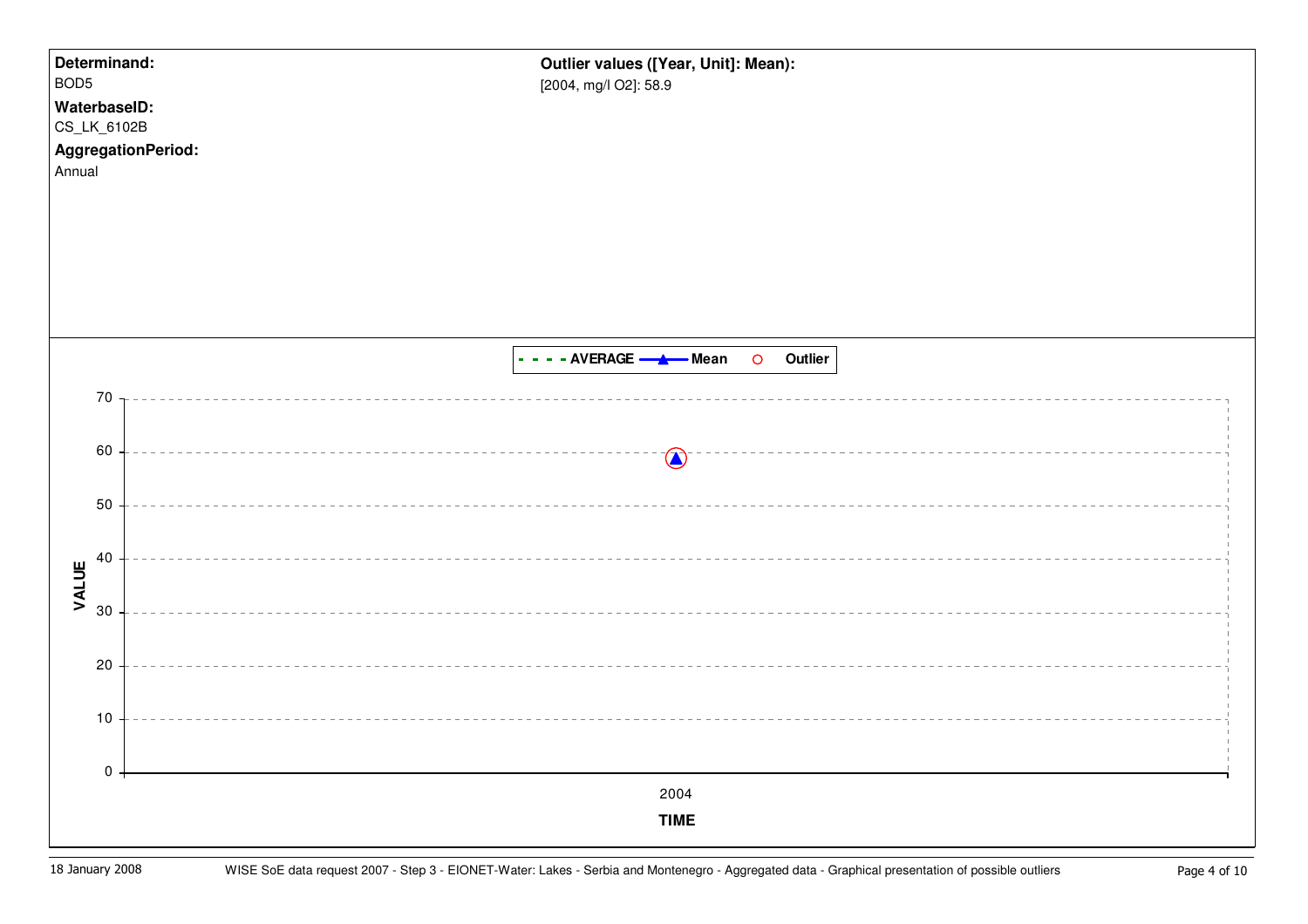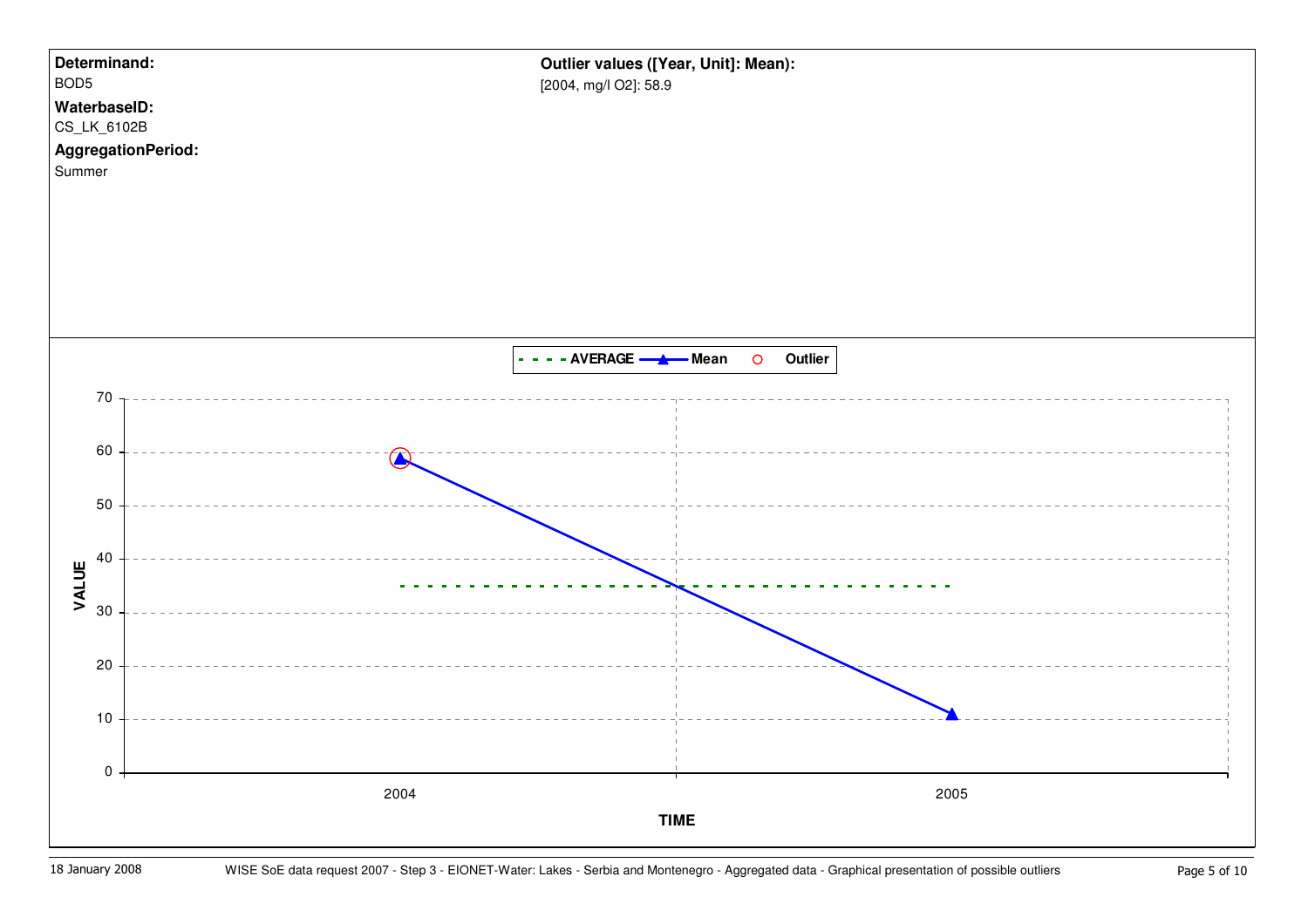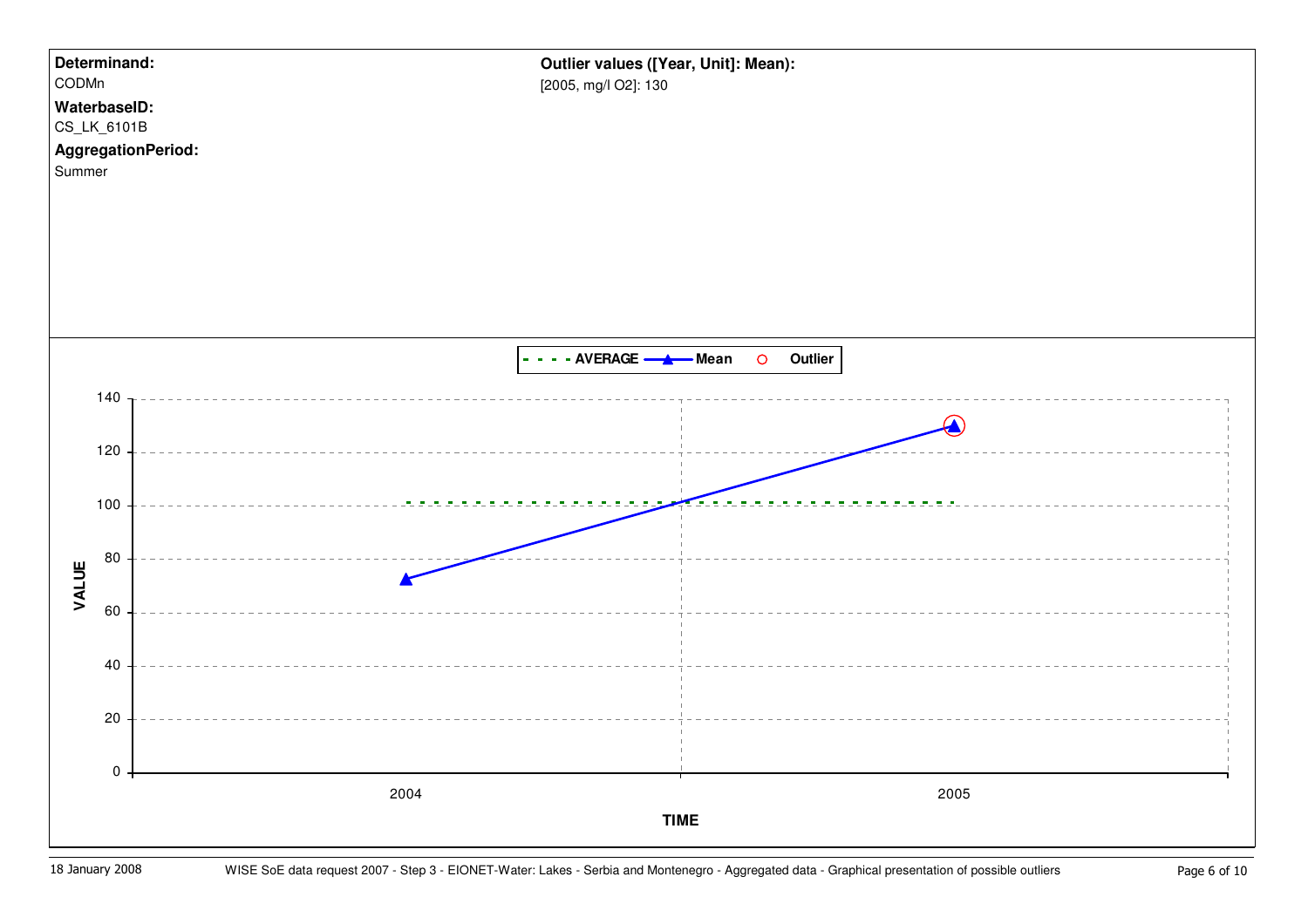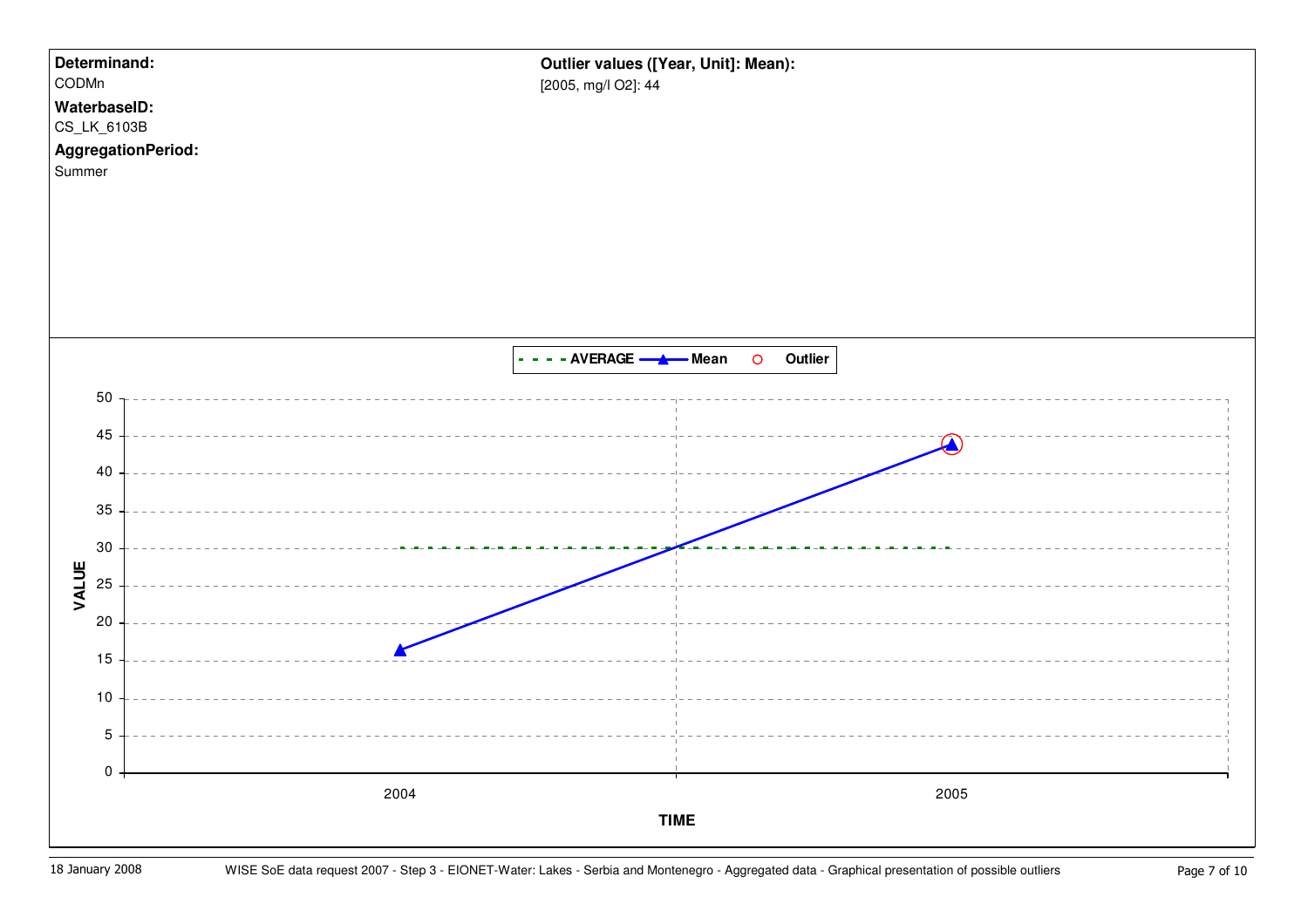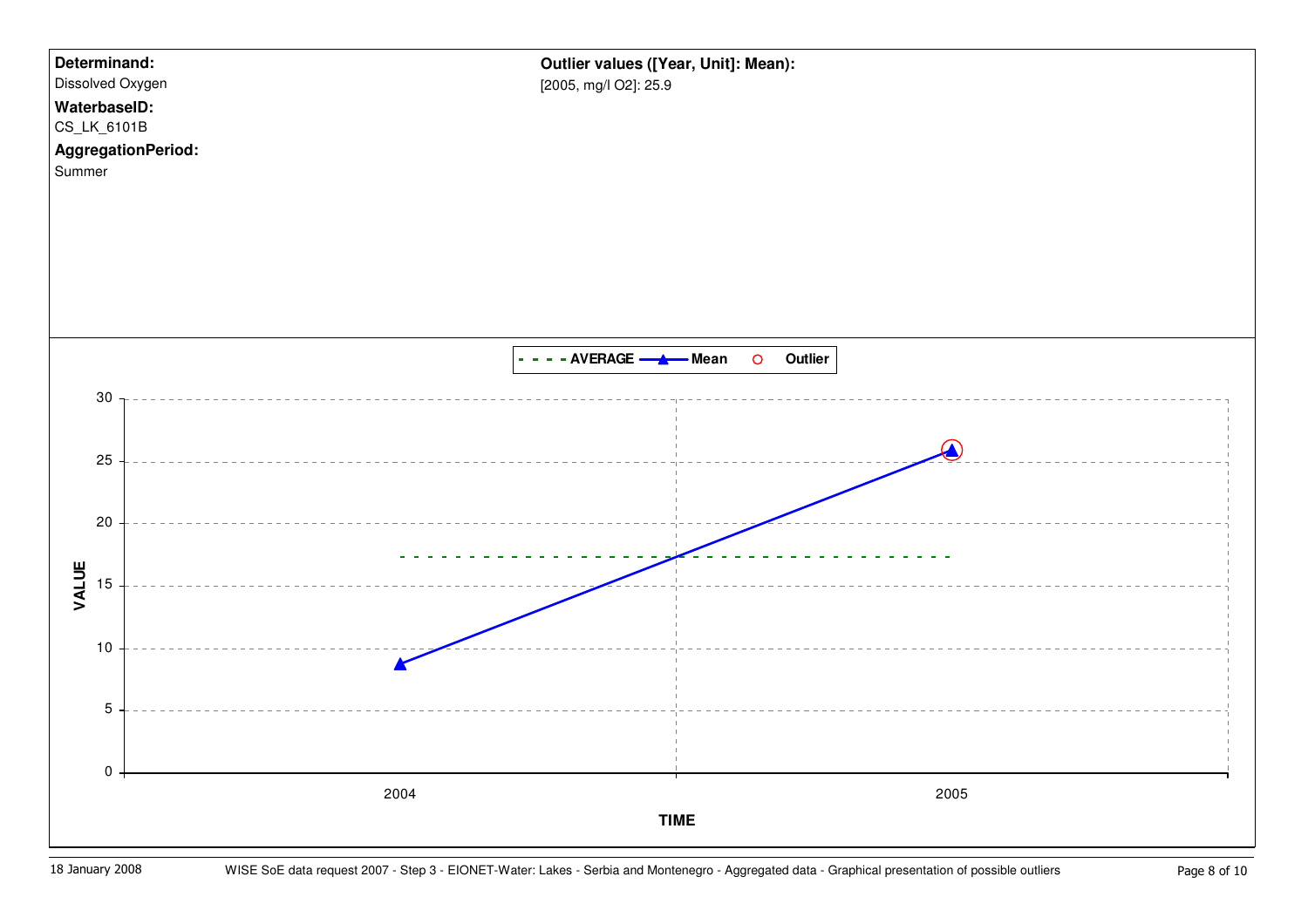